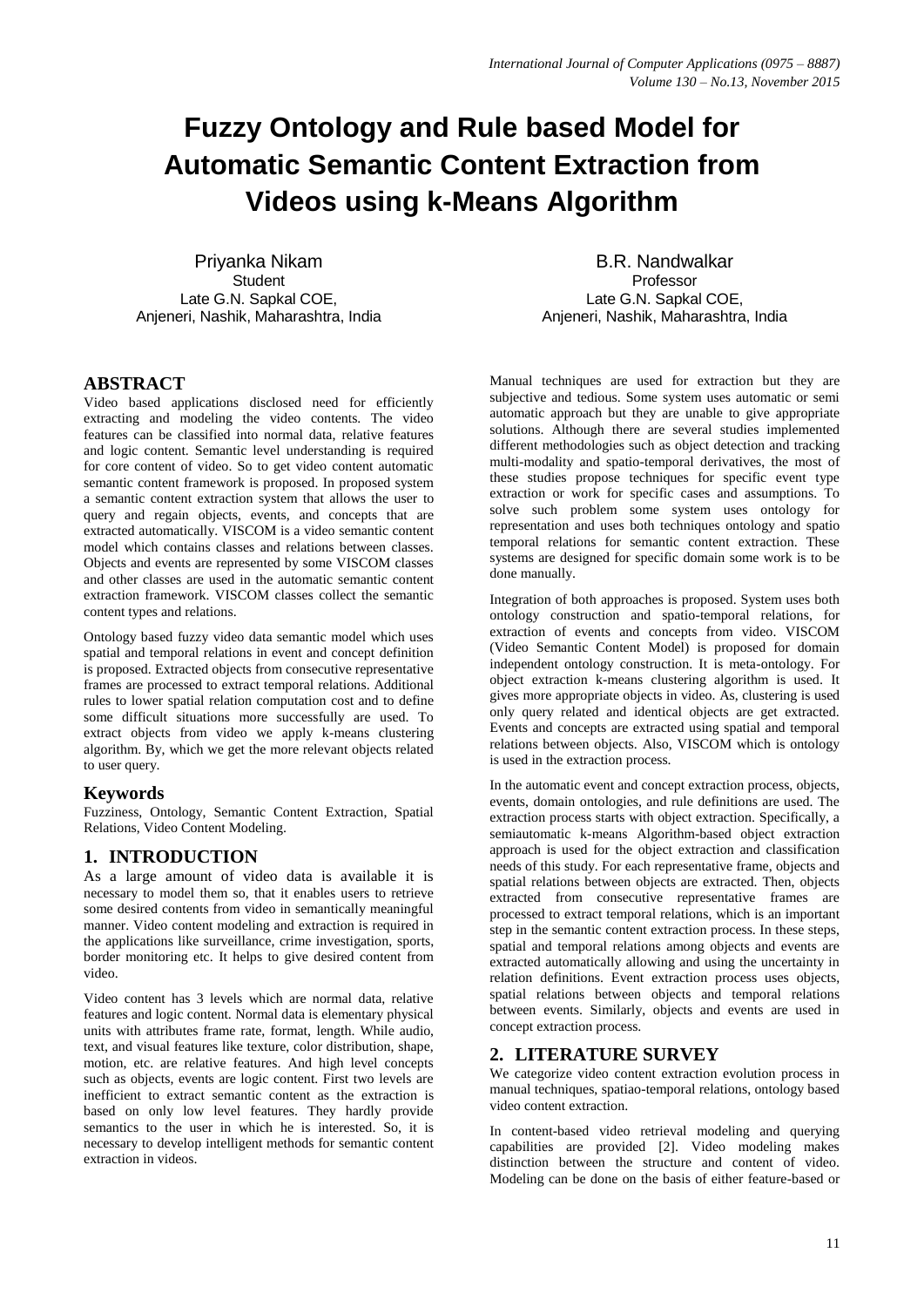semantic-based. System is unable to integrate both the feature-based and semantic modeling. A framework for mapping from features to high-level concepts is used in layered video data model [3]. Flexibility is provided for using different video processing techniques. For mapping low-level features to high-level concepts a new video data model which supports the integrated use of two different approaches. Model is unable automatically extract high level semantics from video data.

The VSAM proposed detection and tracking module to extract moving objects trajectory from video streams [4]. The event detection and analysis is based on the detection of moving objects and by estimating their speed and trajectory and inference of their behavior. The limitation of this model is stability as it is induced manually by observer.

To recognize the behavior of moving objects system is implemented [5]. An activity is to be considered composed of action threads and in which each thread is executed by a single actor. Multi-agent event is represented by an event graph composed of several action threads related by logical and temporal constraints [6]. The complexity depends on number of moving objects and complexity of scene. Video event graph used to learn the event structure from training videos [6]. Graph composed of temporally correlated subevents, which is used to automatically encode the event correlation graph. Problem with graph formulation because sub-events are depend on their predecessor.

BilVideo is the video database management system provides full support for queries on spatio-temporal, low level features and semantic on the video data [7][8]. It is domain independent and to handle the spatio-temporal queries a knowledge-base is used that consists of a fact-base and comprehensive set of rules which reduce the number of facts. To reduce the work for manual selection and labelling of objects significantly by detecting and tracking the salient objects. Extended Advanced video information system (AVIS) is data model that allows efficient and effective presentation of spatial-temporal properties of objects which focused on the semantic content of video streams [9]. It is object based video data model and application independent. It supports fuzzy spatial queries including querying spatial relationships between objects.

Multilevel video database model provides a reasonable approach to bridging the gap between low-level representation features and high level semantic concepts from a human point of view [14][15]. A hierarchical semantics, sensitive video classifier is proposed to shorten the semantic gap between the low-level visual features and high level semantic concepts. Semantic content analysis framework based on domain ontology which is used to define high level semantic concepts and their relations in the context of the examined domain [10]. To enrich analysis low-level features and video content analysis algorithms are integrated into the ontology. Description logic is used to describe how video processing methods and low-level features should be applied according to different semantic content. Linguistic and dynamic visual ontology presented in [11]. The structure with proposed ontology can be used to perform higher level annotation of the video clips to generate complex queries. Logical structure of domain ontology defined in terms of linguistic concepts. Event description framework (EDF) is to capture event semantics that enables storage, inference and retrieval of events from lower level event observations [12]. EDF identify

a set of classes for semantic annotation of multimedia data and describe their properties and relationships between events and entities. It is ontology for spatial-temporal relationships. But, event extraction is manually done in this framework.

Video Event Recognition Language describes event ontology [13]. It is formal language for representing events for describing ontology for application domain and for annotating data with those ontology categories. To address the problem of designing ontology for visual activity recognition [16] proposes a system. On general ontology design principles and adapt them to the specific domain of human activity ontology. Qualitative evaluation principles and provide several examples from existing ontology and how they can be improved upon are discussed. Genetic Algorithm based object extraction and classification mechanism is proposed for extracting the content of the videos [17]. The object extraction is defined as a classification problem and a Genetic Algorithm based classifier is proposed for classification.

But, manual techniques are both cost and time they are subjective also. The extraction process is manual. In some approaches automatic or semiautomatic methods with spatiotemporal relations are used. But it fails to give appropriate solution. In ontology based systems ontology is constructed for semantic content representation. Different languages are designed for representation purpose.

### **3. PROPOSED SYSTEM**

In the proposed system input video proceed through keyframe extraction, feature extraction, object extraction and then event and concept extraction. Fig1 gives the block diagram of proposed system.

#### **3.1 Key Frames and Feature Extraction**

The process is studied as object extraction from images since videos are a set of images (key frames). Before starting with the image segmentation and object extraction from images, key frames are obtained by using a key frame extraction algorithm.

#### **Algorithm:** Key Frame Extraction

**Input:** Video

#### **Output:** Key Frames

- 1. Select video file
- 2. Analyze video file (Extracting information number of frames etc.)
- 3. For all available frames from specified video file
- 4. Extract first frame from frame list

After key frames extraction extracted frames are proceeds for segmentation and feature extraction. For that purpose segmentation algorithm is proposed. Firstly each segment obtained is assumed to be a candidate object. Also all combinations of neighboring segments are taken as candidate objects. All candidate objects are tried to be classified by the k-means neighboring based algorithm. Using ranking or thresholding filters, real objects are obtained. Segmentation, the features of the segments is extracted as training data or to make a comparison for decision in the querying phase. These features are MPEG descriptors, such as color, texture and shape descriptors. Segmentation and feature extraction algorithm given below.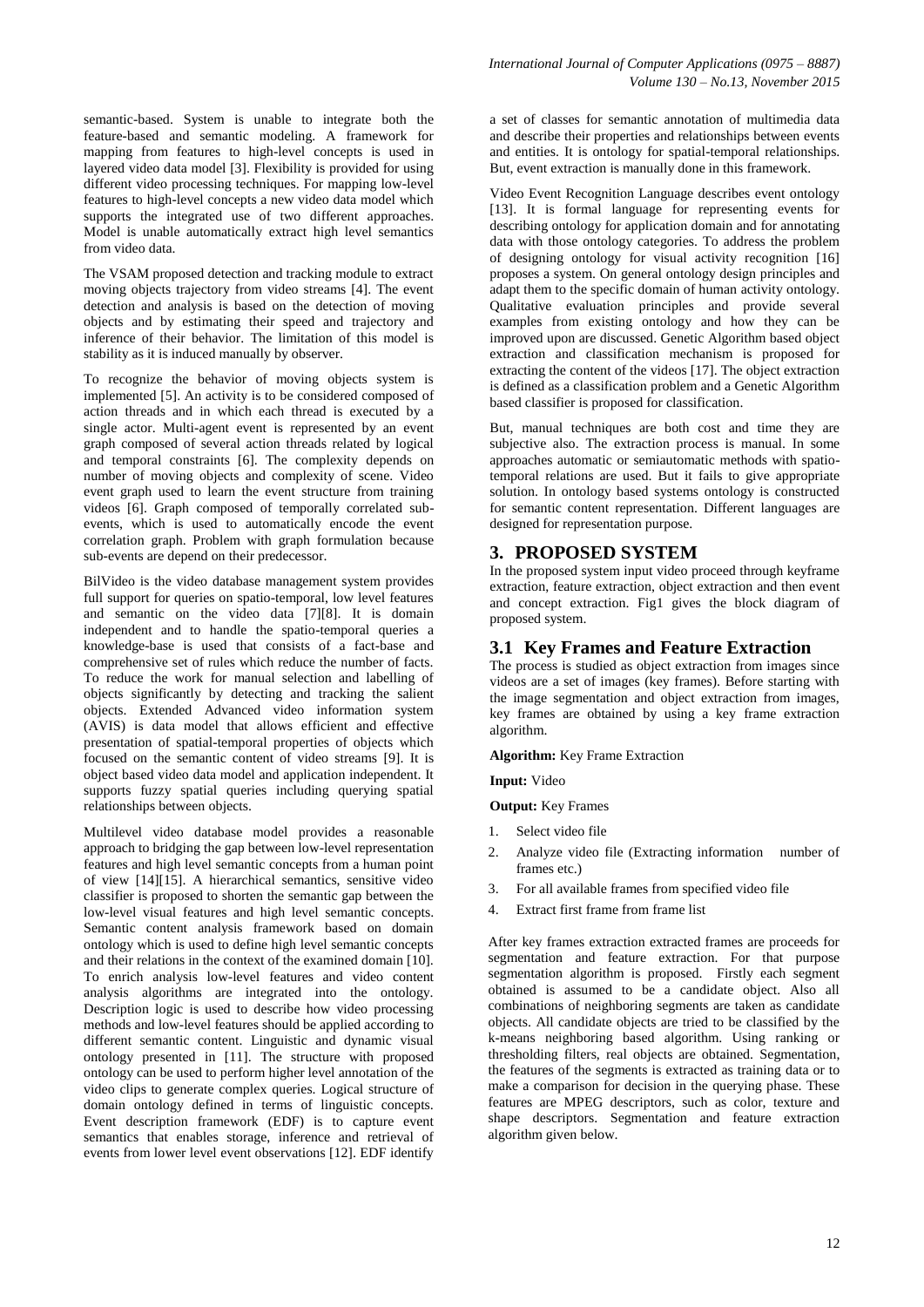

**Fig 1: System Architecture**

**Algorithm:** Segmentation and Feature Extraction

**Input:** Key Frames

**Output:** Segments and its features

- 1. Analyze key frame
- 2. Extract low level information and segmentation information

3. Loop all available segmentation from the specified key frame

4. Extract first segmentation

5. Analyze segmentation

6. Extract all feature information about specific segmentation

7. Go to step 3

8. Analyze feature information specified by key frame segmentation (apply k-means)

9. Store to database

10. Go to next key frame

## **3.2 Object Extraction with k-Means Algorithm**

k-means Algorithms methodology is a powerful search technique for solving problems in many different research areas. k-means are mostly used for improving the performance; instead of testing all combinations, k- means ensure the most fitting-ones to be obtained in fewer tries. kmeans are tried to be used in different levels/phases of object/image retrieval. k-means are used for many different purposes in object extraction; for selecting representative frame of video, for generating coordinated for objects, for feature selection, for pixel selection, etc.

**Algorithm:** Object Extraction

**Input:** Segmented and feature extracted key frames

#### **Output:** Object

- 1. Extracting current frames
- 2. Analyze feature information available on all segmentation
- 3. Compare segmentation into key frames (pixel wise, color wise, shape/area)
- 4. Check for key frame annotation
- 5. Create segmentation for annotation
- 6. Specify annotation type
- 7. Compare new segmentation to current segmentation
- 8. Store to database

#### **K-Means – Clustering**

$$
J(V) = \sum_{i=1}^{c} \sum_{j=1}^{ci} (||xi - vi||)^2
$$
 ......... (1)

**Where** 

*'*| $|x_i - v_j|$ |' is the Euclidean distance between  $x_i$  and  $v_j$ .

' $c_i$ ' is the number of data points in  $i^{\text{th}}$  cluster.

*'c'* is the number of cluster centers.

#### **Algorithmic steps for k-means clustering**

Let  $X = \{x_1, x_2, x_3, \dots, x_n\}$  be the set of data points and  $V =$  ${v_1, v_2, \ldots, v_c}$  be the set of centres.

1. Randomly select *'c'* cluster centres.

2. Calculate the distance between each data point and cluster centres.

3. Assign the data point to the cluster centre whose distance from the cluster centre is minimum of all the cluster centres..

4. Recalculate the new cluster centre using:

$$
vi = (\frac{1}{ci}) \sum_{j=1}^{ci} xi
$$
 ......... (2)

where,  $'c_i'$  represents the number of data points in  $i<sup>th</sup>$  cluster.

5. Recalculate the distance between each data point and new obtained cluster centers.

6. If no data point was reassigned then stop, otherwise repeat from step 3.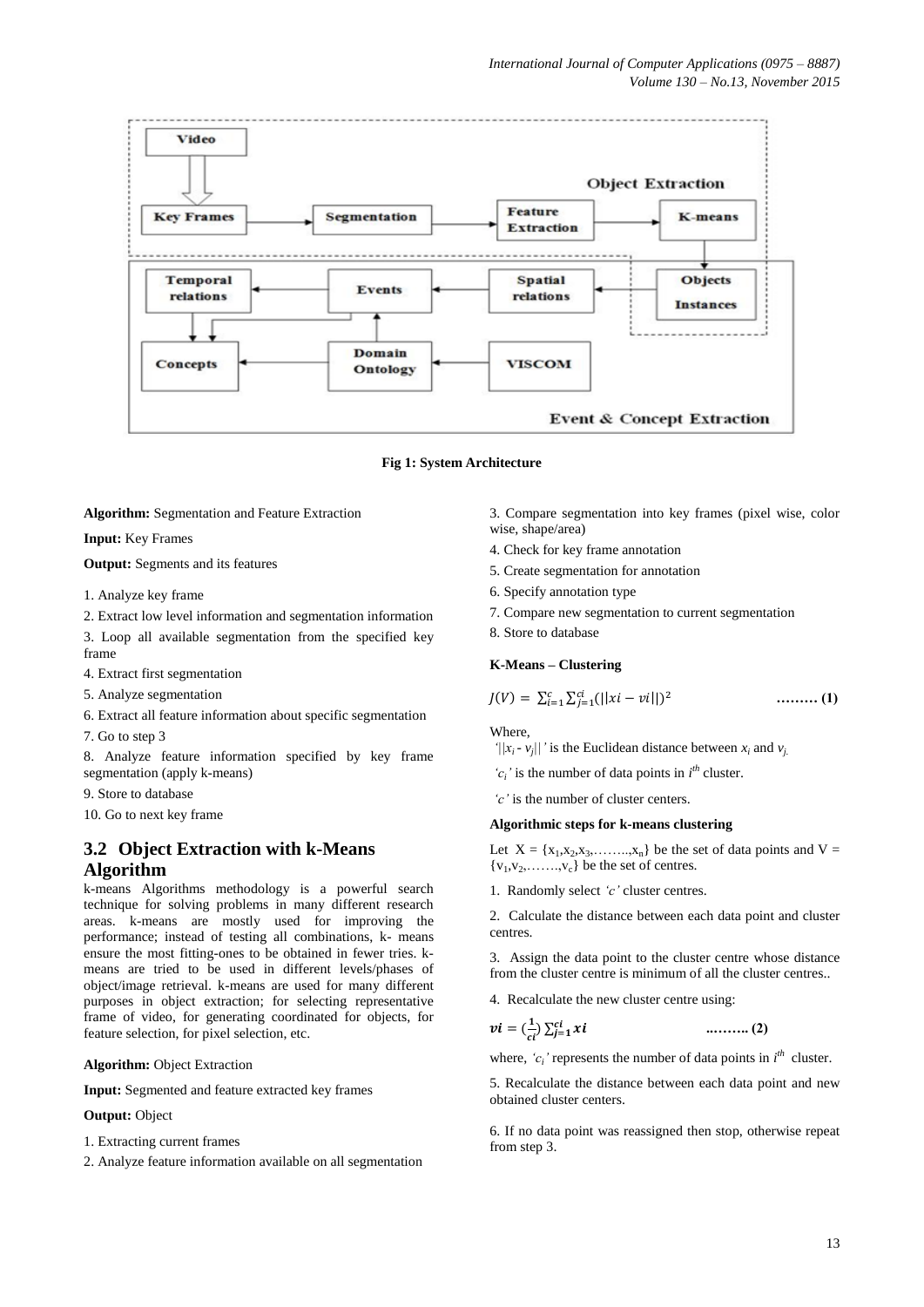# **3.3 VISCOM (VIdeo Semantic COntent Model)**

It is domain independent meta-ontology used for domain ontology construction [1]. It is solution to rule-based and domain dependent extraction methods. VISCOM provides standardized rule construction ability with the help of its meta-ontology. Rule construction process gets easier and makes its use possible on larger video data. VISCOM ontology can cover most of the event definitions for a wide variety of domains. VISCOM is composed of VISCOM classes (VC) and domain-independent VISCOM class individuals (DII).  $VC_x = (VC_{xname}, VC_{xprop})$  where,  $VC_{xname}$  is the name of the class and  $VC_{\rm xprop}$  is the set of relations and properties of class. Domain-independent VISCOM class individuals are grouped under movement, temporal, structural, and spatial relation types. DII = MRI U TRI U OCTI U SRI. For the semantic content representation, VISCOM ontology introduces fuzzy classes and properties. Spatial Relation Component, Event Definition, Similarity, Object Composed of Relation and Concept Component classes are fuzzy classes as they aim to having fuzzy definitions.

## **3.4 Domain Ontology**

Using VISCOM domain ontology is constructed [1]. Basically, domain specific semantic contents are defined as individuals of VISCOM classes and properties. Each event definition uses different spatial and temporal relations between objects in order to define the event. The ontology developer always has a chance to add a new definition that will cover cases where existing definitions are not sufficient enough. Also has an opportunity to add new individual definitions, modify, or delete them at any time.

Domain ontology construction algorithm is given as:

**Algorithm:** .Domain Ontology Construction with VISCOM

**Input:** VISCOM

**Output:** Domain Ontology

1. Define O (objects), E (events) and C (concepts).

2. Define all possible Spatial Relations (SR) and Object Movements (OM) occurring within am E.

3. Use SR's and OM's to define Spatial Changes (SC's). Describe temporal relations between SC's as Temporal Spatial Change Component (TSCC's).

4. Make Event Definition (EDs) with SC's, SR's and TSCC's.

5. For all E's if an event can be defined with an event def then define E in terms of ED's.

6. If an event can be defined with temporal relations between other events then define E's in terms of ETR's.

7. For all C's construct a relation with the C that can be placed in its meaning.

# **3.5 Spatial and Temporal Relations Extraction**

Each spatial relation extraction is stored as a Spatial Relation Component instance contains frame number, object instances, type of spatial relation and fuzzy membership value of relation. It is calculated according to the positions of objects relative to each other. Spatial relations categorize as topological (Types- inside, partially inside, touches and disjoint), distance (Types- far, near) and positional (Typesabove, below, left and right). Temporal relations are utilized

to add temporality to sequence Spatial Change or Events individuals.

# **3.6 Event and Concept Extraction**

Events are extracted using spatial and temporal relations between object instances. An extracted event instance is represented with a type, a frame set representing the events interval, a membership value and the roles of the objects taking part in the event. Frame Set is used to represent the frame interval of instances. Each extraction process outputs instances of a semantic content type defined as an individual in the domain ontology. In the concept extraction process, Concept Component individuals and extracted object, event, and concept instances are used. Concept Component individuals relate objects, events, and concepts with concepts. When an object or event that is used in the definition of a concept is extracted, the related concept instance is automatically extracted with the relevance degree given in its definition.

**Algorithm:** Event Extraction

**Input:** Domain Ontology, Object Instances

**Output:** Event Instances

1. Getting all object instances, which related to user input query

2. Find the spatial movement, relations and changes

3. Load all event definition, which is related to all available object instances

4. Find the similarity between 0.5 and 1, (maximum related only)

5. Display the similar event instances

**Algorithm:** Concept Extraction

**Input:** Domain Ontology, Object Instances Event Instances

**Output:** Event Instances, Concept Instances

1. Load all ontology and spatial, which related to object instances by user input query

2. If check is there are object or event instances that satisfy the individual definition, than extract the concept instances that satisfy the individual definition

3. Get the specified rule for the extracted concept and execute it

# **4. RESULT and ANALYSIS**

Proposed system is compared with the genetic algorithm based system. The test results of these systems are discussed here. Fig2 gives graph of Number of key frames given by systems for football ontology. In this graph 12 videos are given for testing. Numbers of frames related to given event are then extracted. The test results shows that proposed system gives more accurate and more numbers of frames than the genetic algorithm based system.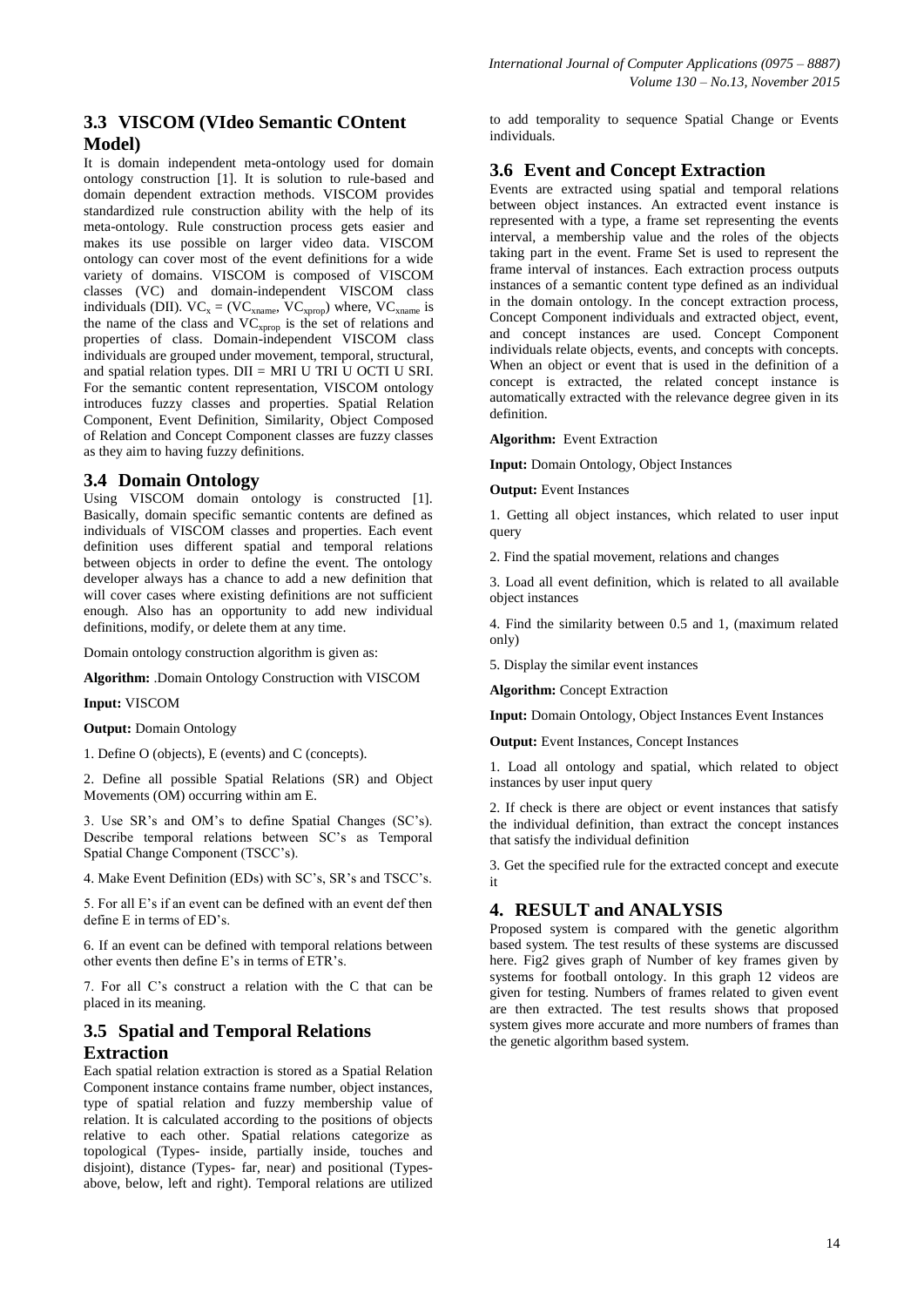

**Fig 2. Number of Key Frames for Football Ontology**

Fig3 shows resuts for frame segmention of a given video. i.e. number of segments done in a frame. In proposed system frame is divided into less number of segments than genetic based approach. As the number of segments increased it gives less number of objects as these segments related to same object. But, as they get segmented less relative results are get. As shwon in graph existing system creates more number of segments than the proposed system. So, number of extracted objects in proposed system are more accurate and relevant.



**Fig 3. Frame Sgmentation**

**Table 1. Number of Frames**

| Goal (Event) |    |                | Kick(Event) |    |                                 | Pass(Event)    |                |                       | Attacking<br>(Concept) |    |                |
|--------------|----|----------------|-------------|----|---------------------------------|----------------|----------------|-----------------------|------------------------|----|----------------|
| Ρ.           | Е. | D              | Ρ.          | Е. | D                               | Р.             | Е.             | D                     | Р.                     | Е. | D              |
| S.           | S. | i<br>f<br>f    | S.          | S. | 1<br>$\mathbf f$<br>$\mathbf f$ | S.             | S.             | i<br>$\mathbf f$<br>f | S.                     | S. | 1<br>f<br>f    |
| 7            | 5  | $\overline{2}$ | 6           | 5  | 1                               | 12             | 9              | 3                     | 10                     | 6  | $\overline{4}$ |
| 7            | 5  | 2              | 15          | 7  | 8                               | 3              | $\overline{2}$ | 1                     | $\overline{4}$         | 1  | 3              |
| 4            | 3  | 1              | 7           | 6  | 1                               | $\overline{4}$ | $\overline{2}$ | 2                     | $\overline{4}$         | 1  | 3              |

As shown in the table1 results are taken from Fig2 in which first 3 videos are for goal event next 3 of kick event and next 3 of pass event last are attacking concept. From the table we analyze that there is some times there are large difference in event related frame extraction. Proposed system always gives more number of results than the exisiting ones.

From the result test cases we analyze that k-means based approach for object extraction gives more accurate and relevant results to related query. While genetic based approach gives less relevant results. For semantic content extraction and modelling based system to extract exact semantic content k-means algorithm is most useful.

#### **5. CONCLUSION**

To accomplish goal efficiently and effectively extract semantic content in video. A generic ontology-based semantic meta-ontology model for videos (VISCOM) is proposed. By adding fuzziness in class, relation, and rule definitions the semantic content representation capability and extraction success is improved. An automatic k-means based object extraction method is integrated to the proposed system to extract more relevant objects from video. Adding fuzziness to domain ontology construction more meaningful and relevant results for semantic search are obtain. It uses spatial temporal relations between objects and events for concept extraction.

K-means clustering algorithm for object extraction is proposed for semantic content. It gives more relevant and accurate results than the other approaches. For success of semantic content extraction two points must be assured. The first one is to obtain object instances correctly. Whenever a missing or misclassified object instance occurs in the object instance set, which is used by the framework as input, success of event and concept extraction decreases. The second issue is to use the proposed VISCOM meta-model effectively and construct well and correctly defined domain ontology. Wrong, extra, or missing definitions in the constructed ontology can decrease the extraction success.

#### **6. REFERENCES**

- [1] Y. Yildirim, Adnan Yazici, TurgayYilmaz "Automatic Semantic Content Extraction in Video Using a Fuzzy Ontology and Rule-Based Model", *in IEEE Trans. Knowledge and Data Engineering*, vol. 25, no. 1, pp. 47- 61, Jan. 2013.
- [2] M. Petkovic, W. Jonker, "An Overview of Data Models and Query Languages for Content-Based Video Retrieval," *Proc. Int'l Conf. Advances in Infrastructure for E-Business on the Internet",* Aug. 2000.
- [3] M. Petkovic "Content-Based Video Retrieval by Integrating Spatio-Temporal and Stochastic Recognition of Events," *Proc. IEEE Int'l Workshop Detection and Recognition of Events in Video*, pp. 75-82, 2001.
- [4] G.G. Medioni, I. Cohen, F. Bre´mond, S. Hongeng, and R. Nevatia, "Event Detection and Analysis from Video Streams," *IEEE Trans. Pattern Analysis Machine Intelligence*, vol. 23, no. 8, pp. 873-889, Aug. 2001.
- [5] S. Hongeng, R. Nevatia, "Video-Based Event Recognition: Activity Representation and Probabilistic Recognition Methods,"*Computer Vision and Image Understanding*, vol. 96, no. 2, pp. 129-162, 2004.
- [6] A. Hakeem and M. Shah, "Multiple Agent Event Detection and Representation in Videos," *Proc. 20th*